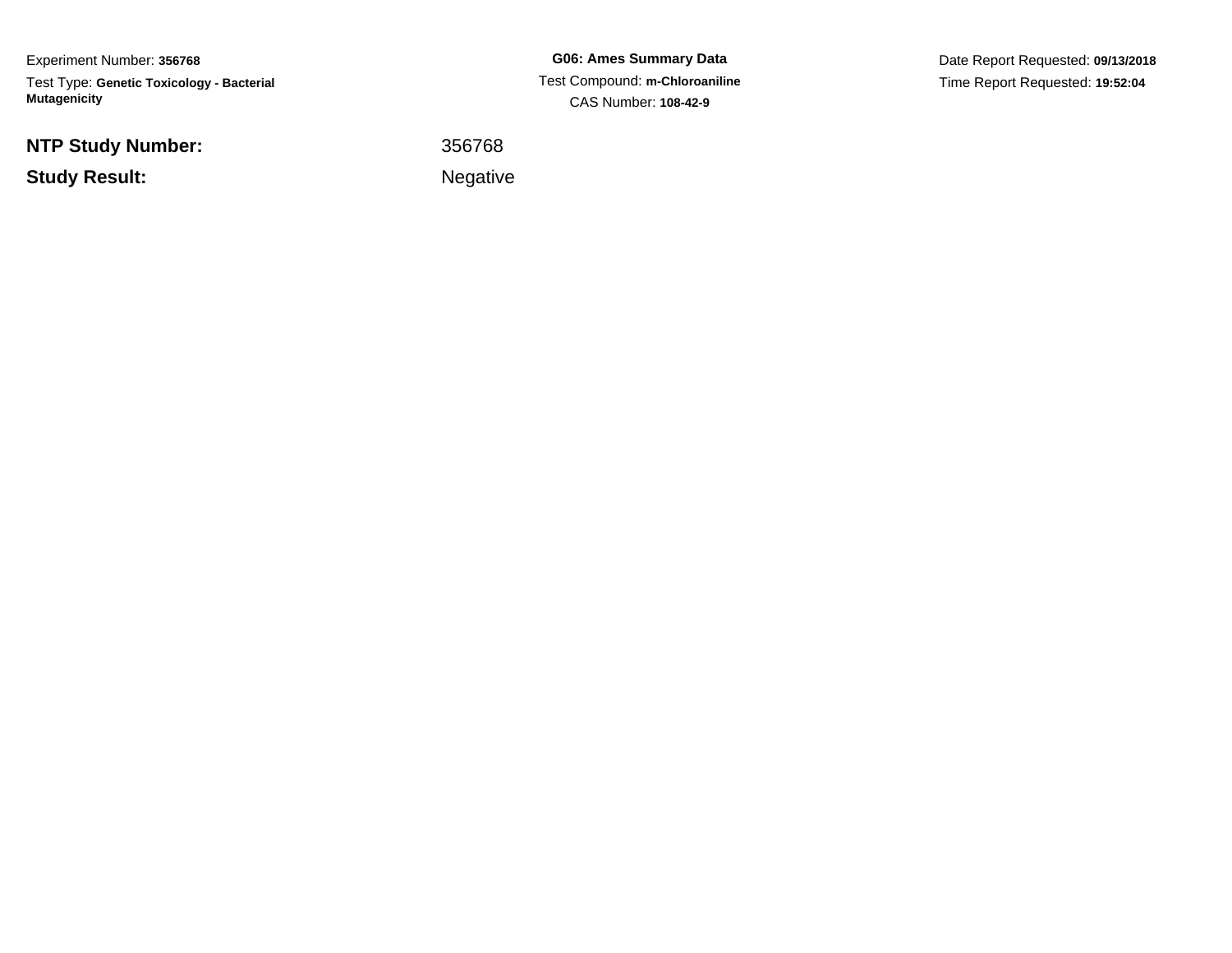Test Type: **Genetic Toxicology - Bacterial Mutagenicity**

# **G06: Ames Summary Data** Test Compound: **m-Chloroaniline**CAS Number: **108-42-9**

|                               |                   |                   | Strain: TA100     |                        |                        |
|-------------------------------|-------------------|-------------------|-------------------|------------------------|------------------------|
| Dose (ug/Plate)               | <b>Without S9</b> | <b>Without S9</b> | <b>Without S9</b> | <b>With 10% Rat S9</b> | <b>With 10% Rat S9</b> |
| Vehicle Control <sup>1</sup>  | $99 \pm 5.4$      | $120 \pm 4.1$     | $85 \pm 4.9$      | $157 \pm 5.4$          | $105 \pm 6.1$          |
| 10.0                          |                   |                   | $83 \pm 1.5$      |                        |                        |
| 33.0                          | $99 \pm 7.6$      | $100 \pm 4.3$     | $72 \pm 1.2$      | $138 \pm$<br>0.3       | $80 \pm 4.7$           |
| 100.0                         | $75 \pm 4.6$      | $95 \pm 6.0$      | $89 \pm 4.5$      | $127 +$<br>8.0         | $77 \pm 3.8$           |
| 333.0                         | $88 \pm 7.0$      | $91 \pm 4.0$      | $87 \pm 2.1$      | $141 \pm$<br>9.4       | $83 \pm 4.1$           |
| 1000.0                        | $83 \pm 4.7$      | $97 \pm 16.0$     | $72 \pm 2.8$      | $94 \pm 8.8$           | $32 \pm 13.0$          |
| 3333.0                        | Toxic             | Toxic             |                   | Toxic                  | $0 \pm 0.3$            |
| <b>Trial Summary</b>          | Negative          | Negative          | Negative          | Negative               | Negative               |
| Positive Control <sup>2</sup> |                   |                   |                   | $1441 \pm 191.4$       | $1899 \pm 77.9$        |
| Positive Control <sup>3</sup> | $550 \pm 18.5$    | $401 \pm 38.1$    | $1137 \pm 21.3$   |                        |                        |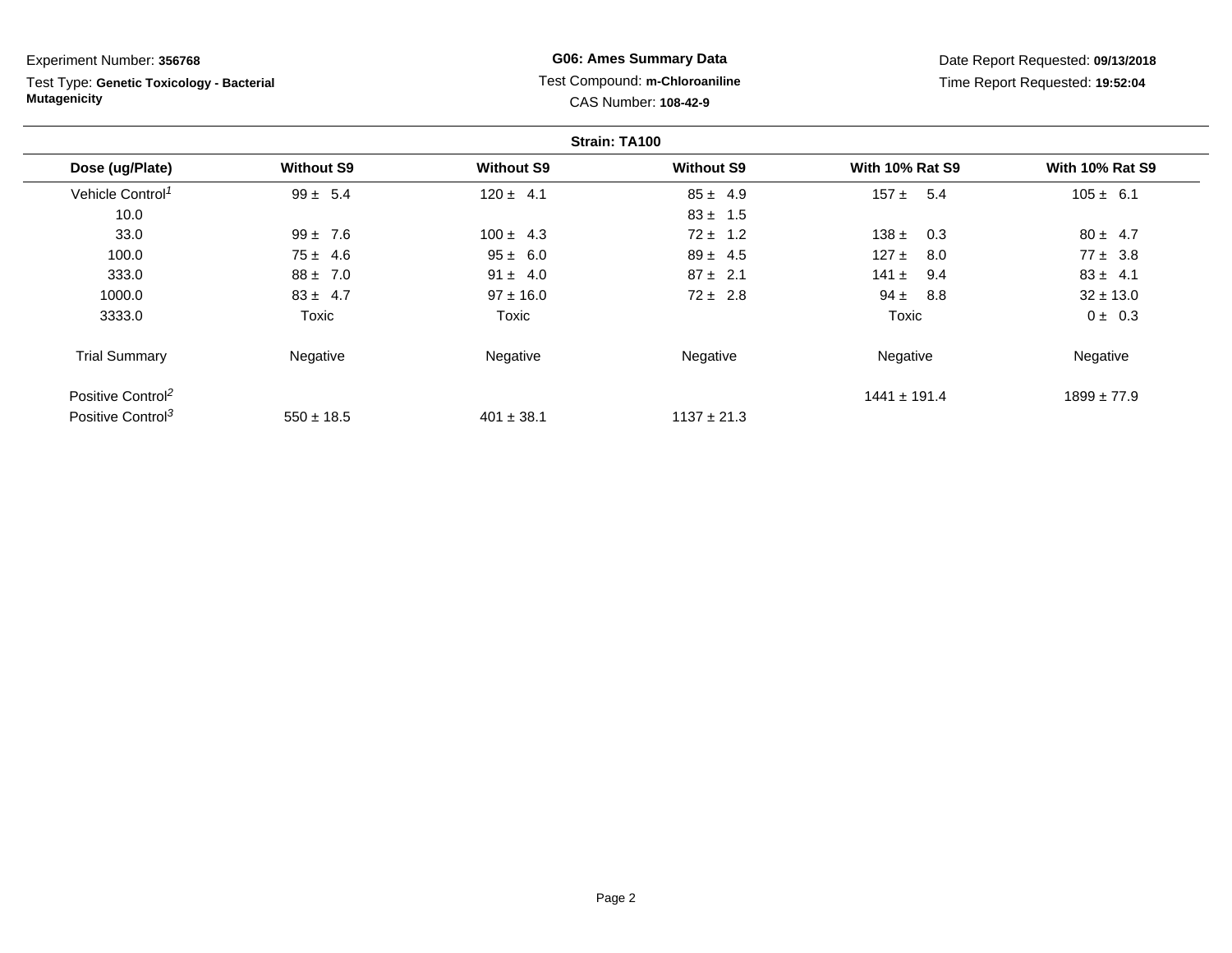Test Type: **Genetic Toxicology - Bacterial Mutagenicity**

**G06: Ames Summary Data** Test Compound: **m-Chloroaniline**CAS Number: **108-42-9**

|                                                                |                        |                     | Strain: TA100       |                     |
|----------------------------------------------------------------|------------------------|---------------------|---------------------|---------------------|
| Dose (ug/Plate)                                                | <b>With 10% Rat S9</b> | With 10% Hamster S9 | With 10% Hamster S9 | With 10% Hamster S9 |
| Vehicle Control <sup>1</sup>                                   | $186 \pm 2.2$          | $121 \pm 6.9$       | $114 \pm 2.3$       | $143 \pm 8.8$       |
| 10.0                                                           | $130 \pm 5.2$          |                     |                     | $183 \pm 18.0$      |
| 33.0                                                           | $139 \pm 4.2$          | $125 \pm 12.2$      | $92 \pm 11.0$       | $214 \pm 6.4$       |
| 100.0                                                          | $149 \pm 7.5$          | $126 \pm 5.9$       | $99 \pm 4.4$        | $190 \pm 6.2$       |
| 333.0                                                          | $181 \pm 13.1$         | $106 \pm 10.6$      | $99 \pm 7.4$        | $201 \pm 15.0$      |
| 1000.0                                                         | $148 \pm 5.5$          | $120 \pm 9.0$       | Toxic               | $156 \pm 5.0$       |
| 3333.0                                                         |                        | Toxic               | Toxic               |                     |
| <b>Trial Summary</b>                                           | Negative               | Negative            | Negative            | Equivocal           |
| Positive Control <sup>2</sup><br>Positive Control <sup>3</sup> | $2784 \pm 45.1$        | $1502 \pm 108.1$    | $456 \pm 18.3$      | $1175 \pm 177.2$    |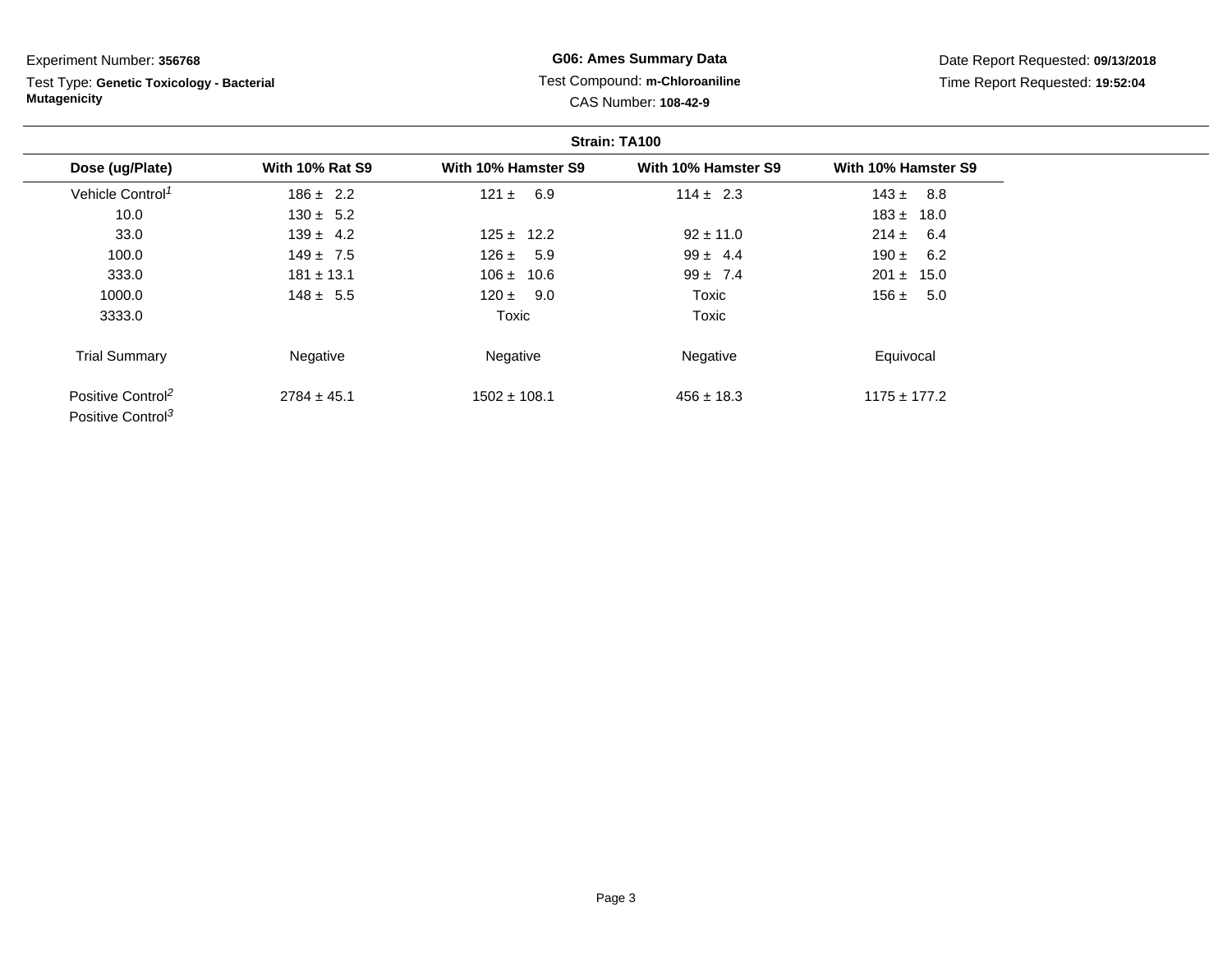Test Type: **Genetic Toxicology - Bacterial Mutagenicity**

**G06: Ames Summary Data** Test Compound: **m-Chloroaniline**CAS Number: **108-42-9**

|                               |                   |                   | Strain: TA1535    |                        |                        |
|-------------------------------|-------------------|-------------------|-------------------|------------------------|------------------------|
| Dose (ug/Plate)               | <b>Without S9</b> | <b>Without S9</b> | <b>Without S9</b> | <b>With 10% Rat S9</b> | <b>With 10% Rat S9</b> |
| Vehicle Control <sup>1</sup>  | $8 \pm 0.7$       | $9 \pm 0.9$       | $5 \pm 0.3$       | $21 \pm 1.3$           | $10 \pm 1.5$           |
| 3.3                           |                   |                   | $10 \pm 2.3$      |                        | 6 ± 2.2                |
| 10.0                          |                   |                   | $5 \pm 1.0$       |                        | $10 \pm 1.3$           |
| 33.0                          | $7 \pm 0.9$       | $7 \pm 1.0$       | $8 \pm 2.1$       | $18 \pm 2.4$           | 6 ± 0.6                |
| 100.0                         | $3 \pm 0.3$       | $7 \pm 2.7$       | $5 \pm 1.3$       | $13 \pm 3.5$           | $4 \pm 1.2$            |
| 333.0                         | $5 \pm 1.5$       | $8 \pm 2.5$       | $5 \pm 0.7$       | $15 \pm 0.7$           | 6 ± 0.7                |
| 1000.0                        | $2 \pm 0.9$       | $5 \pm 0.3$       |                   | 0 ± 0.0                |                        |
| 3333.0                        | Toxic             | Toxic             |                   | 0 ± 0.0                |                        |
| <b>Trial Summary</b>          | Negative          | Negative          | Negative          | Negative               | Negative               |
| Positive Control <sup>2</sup> |                   |                   |                   |                        | $305 \pm 3.2$          |
| Positive Control <sup>4</sup> |                   |                   |                   | $151 \pm 3.5$          |                        |
| Positive Control <sup>3</sup> | $759 \pm 32.0$    | $552 \pm 23.6$    | $770 \pm 67.0$    |                        |                        |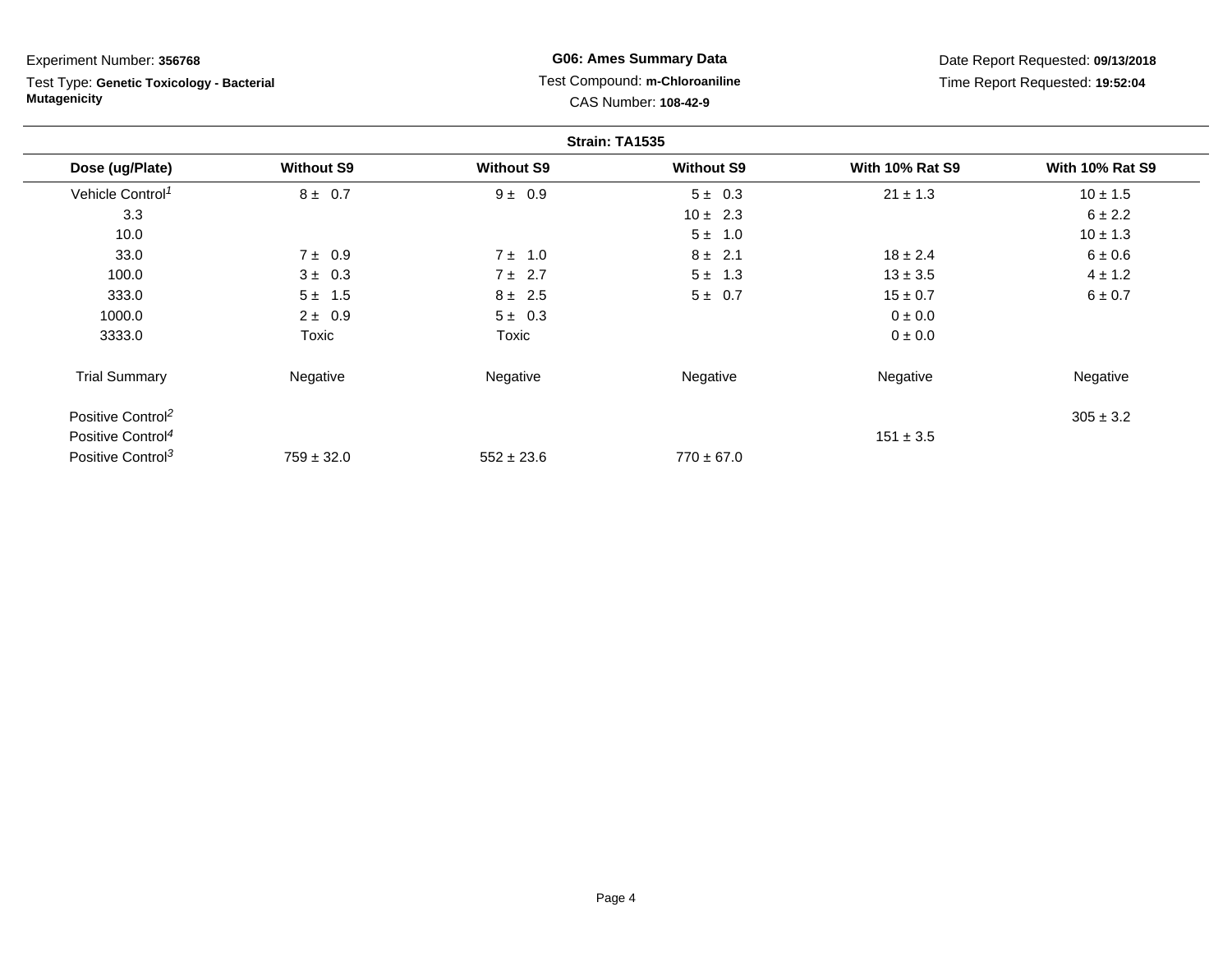Test Type: **Genetic Toxicology - Bacterial Mutagenicity**

**G06: Ames Summary Data** Test Compound: **m-Chloroaniline**CAS Number: **108-42-9**

|                               |                        |                     | Strain: TA1535      |                     |
|-------------------------------|------------------------|---------------------|---------------------|---------------------|
| Dose (ug/Plate)               | <b>With 10% Rat S9</b> | With 10% Hamster S9 | With 10% Hamster S9 | With 10% Hamster S9 |
| Vehicle Control <sup>1</sup>  | $18 \pm 2.4$           | $22 \pm 2.2$        | $7 \pm 2.7$         | $11 \pm 1.2$        |
| 3.3                           | $19 \pm 5.2$           |                     | $5 \pm 0.3$         | $17 \pm 3.5$        |
| 10.0                          | $10 \pm 0.6$           |                     | $5 \pm 1.5$         | $11 \pm 2.6$        |
| 33.0                          | $12 \pm 1.0$           | $19 \pm 4.7$        | 6 ± 0.9             | $15 \pm 2.6$        |
| 100.0                         | $19 \pm 1.5$           | $29 \pm 1.5$        | $2 \pm 0.7$         | $13 \pm 2.3$        |
| 333.0                         | $16 \pm 2.2$           | $26 \pm 3.3$        | $3 \pm 0.3$         | $10 \pm 3.1$        |
| 1000.0                        |                        | 0 ± 0.0             |                     |                     |
| 3333.0                        |                        | $0 \pm 0.3$         |                     |                     |
| <b>Trial Summary</b>          | Negative               | Negative            | Negative            | Negative            |
| Positive Control <sup>2</sup> |                        |                     | $129 \pm 6.8$       |                     |
| Positive Control <sup>4</sup> | $129 \pm 14.8$         | $86 \pm 3.5$        |                     | $175 \pm 33.6$      |
| Positive Control <sup>3</sup> |                        |                     |                     |                     |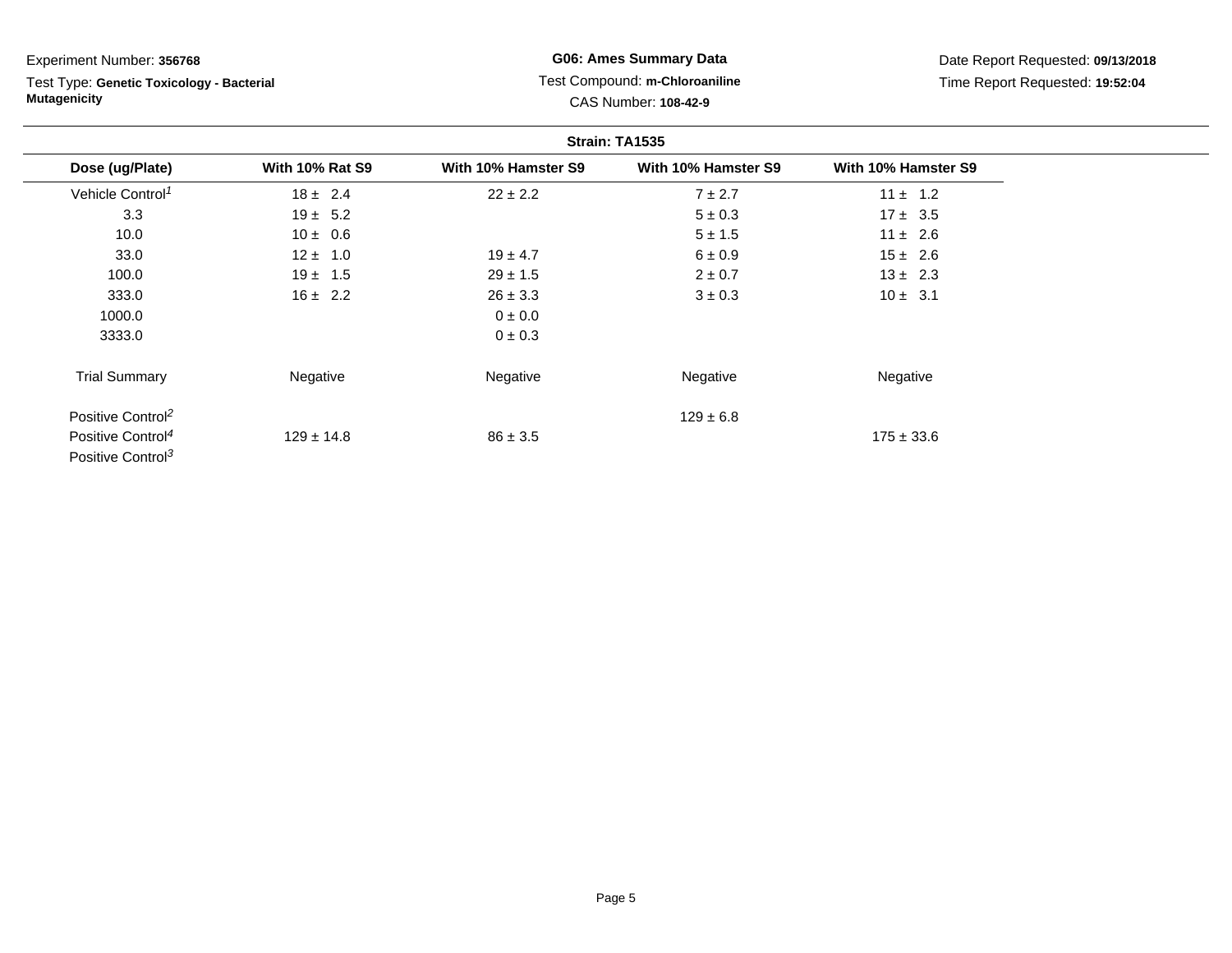Test Type: **Genetic Toxicology - Bacterial Mutagenicity**

**G06: Ames Summary Data** Test Compound: **m-Chloroaniline**CAS Number: **108-42-9**

|                               |                   |                   | Strain: TA1537    |                        |                        |
|-------------------------------|-------------------|-------------------|-------------------|------------------------|------------------------|
| Dose (ug/Plate)               | <b>Without S9</b> | <b>Without S9</b> | <b>Without S9</b> | <b>With 10% Rat S9</b> | <b>With 10% Rat S9</b> |
| Vehicle Control <sup>1</sup>  | $4 \pm 0.7$       | $9 \pm 2.2$       | $4 \pm 0.7$       | $9 \pm 1.5$            | $14 \pm 1.2$           |
| 3.3                           |                   |                   | 3 ± 0.7           |                        |                        |
| 10.0                          |                   | $9 \pm 1.5$       | $2 \pm 0.3$       |                        | $8 \pm 0.9$            |
| 33.0                          | $6 \pm 1.2$       | $8 \pm 0.7$       | $2 \pm 0.3$       | $12 \pm 0.9$           | $11 \pm 1.5$           |
| 100.0                         | 6 ±<br>1.9        | $8 \pm 2.1$       | $2 \pm 0.7$       | $19 \pm 1.2$           | $11 \pm 0.3$           |
| 333.0                         | $7 \pm 0.9$       | $1 \pm 0.7$       | $1 \pm 0.6$       | $17 \pm 1.0$           | $13 \pm 1.7$           |
| 1000.0                        | Toxic             | $0 \pm 0.0$       |                   | Toxic                  | 0 ± 0.0                |
| 3333.0                        | Toxic             |                   |                   | $4 \pm 2.2$            |                        |
| <b>Trial Summary</b>          | Negative          | Negative          | Negative          | Equivocal              | Negative               |
| Positive Control <sup>2</sup> |                   |                   |                   | $148 \pm 10.7$         | $61 \pm 2.3$           |
| Positive Control <sup>4</sup> |                   |                   |                   |                        |                        |
| Positive Control <sup>5</sup> | $119 \pm 16.4$    | $174 \pm 27.3$    | $303 \pm 85.3$    |                        |                        |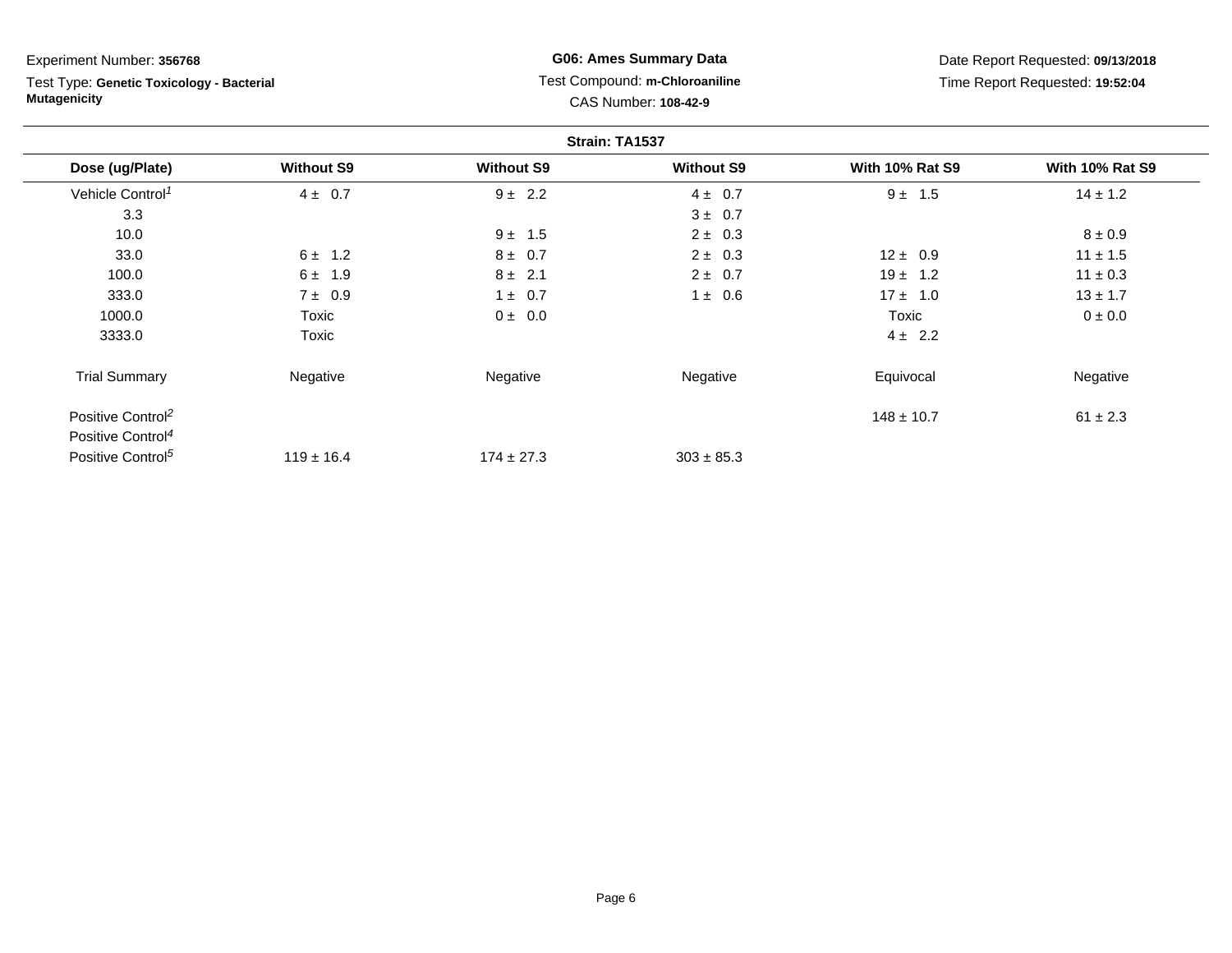Test Type: **Genetic Toxicology - Bacterial Mutagenicity**

**G06: Ames Summary Data** Test Compound: **m-Chloroaniline**CAS Number: **108-42-9**

|                               |                        |                     | Strain: TA1537      |                     |
|-------------------------------|------------------------|---------------------|---------------------|---------------------|
| Dose (ug/Plate)               | <b>With 10% Rat S9</b> | With 10% Hamster S9 | With 10% Hamster S9 | With 10% Hamster S9 |
| Vehicle Control <sup>1</sup>  | $15 \pm 2.5$           | $12 \pm 2.4$        | $9 \pm 0.6$         | $11 \pm 1.2$        |
| 3.3                           | 6 ± 0.6                |                     |                     | $10 \pm 0.7$        |
| 10.0                          | $8 \pm 1.9$            |                     | $8 \pm 1.5$         | $12 \pm 0.5$        |
| 33.0                          | $6 \pm 1.7$            | $10 \pm 5.0$        | $8 \pm 0.9$         | $8 \pm 1.2$         |
| 100.0                         | $5 \pm 0.6$            | $11 \pm 5.5$        | 6 ± 0.3             | 6 ± 0.6             |
| 333.0                         | $7 \pm 1.5$            | $9 \pm 1.5$         | $3 \pm 1.0$         | $5 \pm 1.2$         |
| 1000.0                        |                        | Toxic               | 0 ± 0.0             |                     |
| 3333.0                        |                        | $0 \pm 0.3$         |                     |                     |
| <b>Trial Summary</b>          | Negative               | Negative            | Negative            | Negative            |
| Positive Control <sup>2</sup> |                        | $155 \pm 47.1$      | $90 \pm 9.5$        |                     |
| Positive Control <sup>4</sup> | $261 \pm 26.3$         |                     |                     | $127 \pm 7.2$       |
| Positive Control <sup>5</sup> |                        |                     |                     |                     |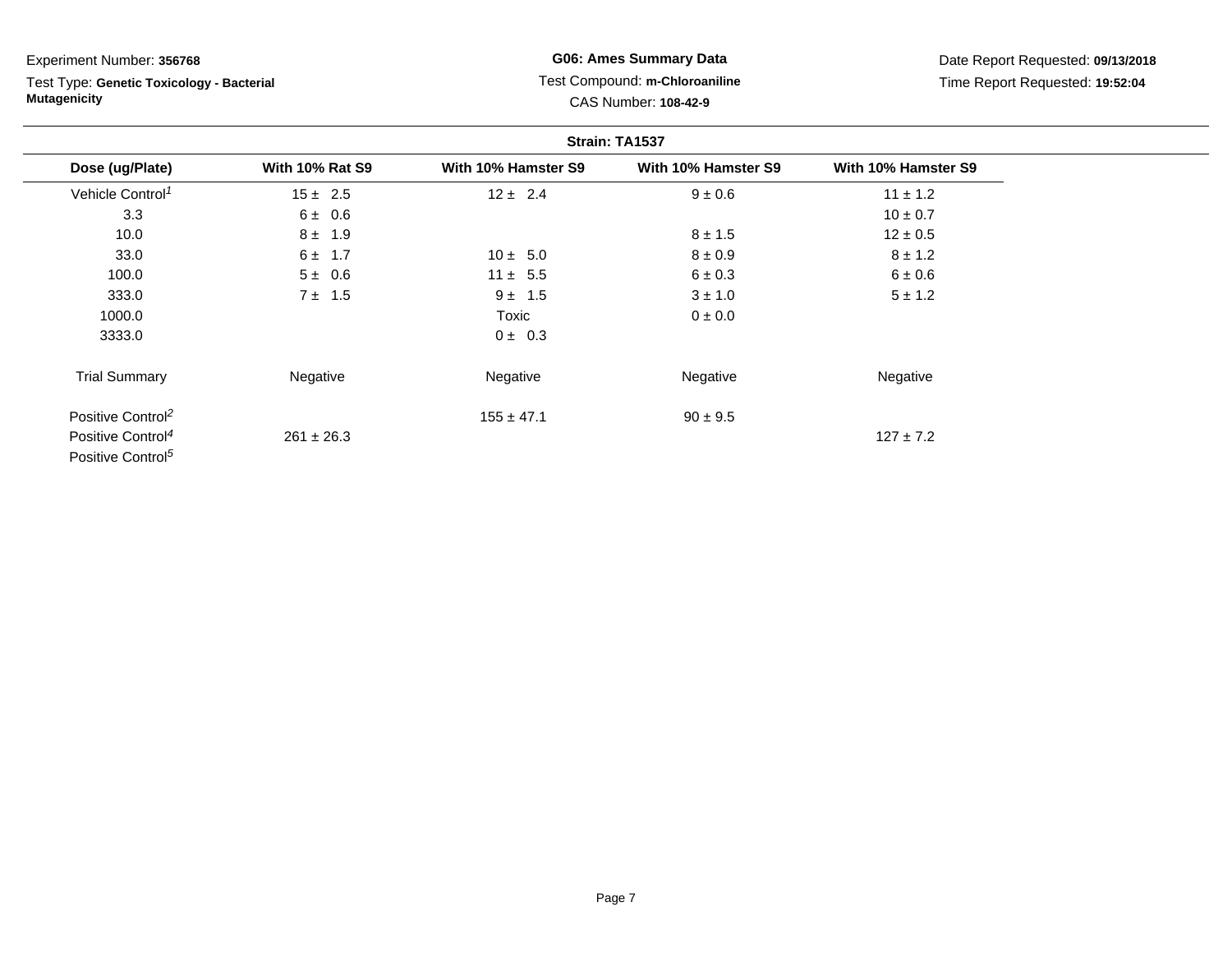Test Type: **Genetic Toxicology - Bacterial Mutagenicity**

# **G06: Ames Summary Data** Test Compound: **m-Chloroaniline**CAS Number: **108-42-9**

|                               |                   |                   | <b>Strain: TA98</b> |                        |                        |
|-------------------------------|-------------------|-------------------|---------------------|------------------------|------------------------|
| Dose (ug/Plate)               | <b>Without S9</b> | <b>Without S9</b> | <b>Without S9</b>   | <b>With 10% Rat S9</b> | <b>With 10% Rat S9</b> |
| Vehicle Control <sup>1</sup>  | 1.2<br>$14 \pm$   | $15 \pm 1.2$      | $19 \pm 0.9$        | $14 \pm 1.2$           | $25 \pm 2.3$           |
| 1.0                           |                   |                   |                     |                        |                        |
| 3.3                           |                   |                   |                     |                        |                        |
| 10.0                          |                   | $20 \pm 1.0$      | $21 \pm 1.5$        |                        | $38 \pm 4.2$           |
| 33.0                          | $13 \pm$<br>0.9   | $16 \pm 5.2$      | $17 \pm 1.9$        | $21 \pm 1.2$           | $22 \pm 1.5$           |
| 100.0                         | 15±<br>1.2        | $18 \pm 2.4$      | $20 \pm 5.7$        | $27 \pm 1.0$           | $29 \pm 0.3$           |
| 333.0                         | 15±<br>1.8        | $18 \pm 2.6$      | $19 \pm 2.3$        | $23 \pm 2.4$           | $29 \pm 1.9$           |
| 1000.0                        | Toxic             | $17 \pm 1.2$      | $19 \pm 3.8$        | Toxic                  | $3 \pm 2.5$            |
| 3333.0                        | 0.0<br>$1 \pm$    |                   |                     | $2 \pm 0.7$            |                        |
| <b>Trial Summary</b>          | Negative          | Negative          | Negative            | <b>Weakly Positive</b> | Negative               |
| Positive Control <sup>2</sup> |                   |                   |                     | $1063 \pm 47.6$        | $1140 \pm 25.6$        |
| Positive Control <sup>6</sup> | $626 \pm 179.6$   | $409 \pm 33.5$    | $219 \pm 8.6$       |                        |                        |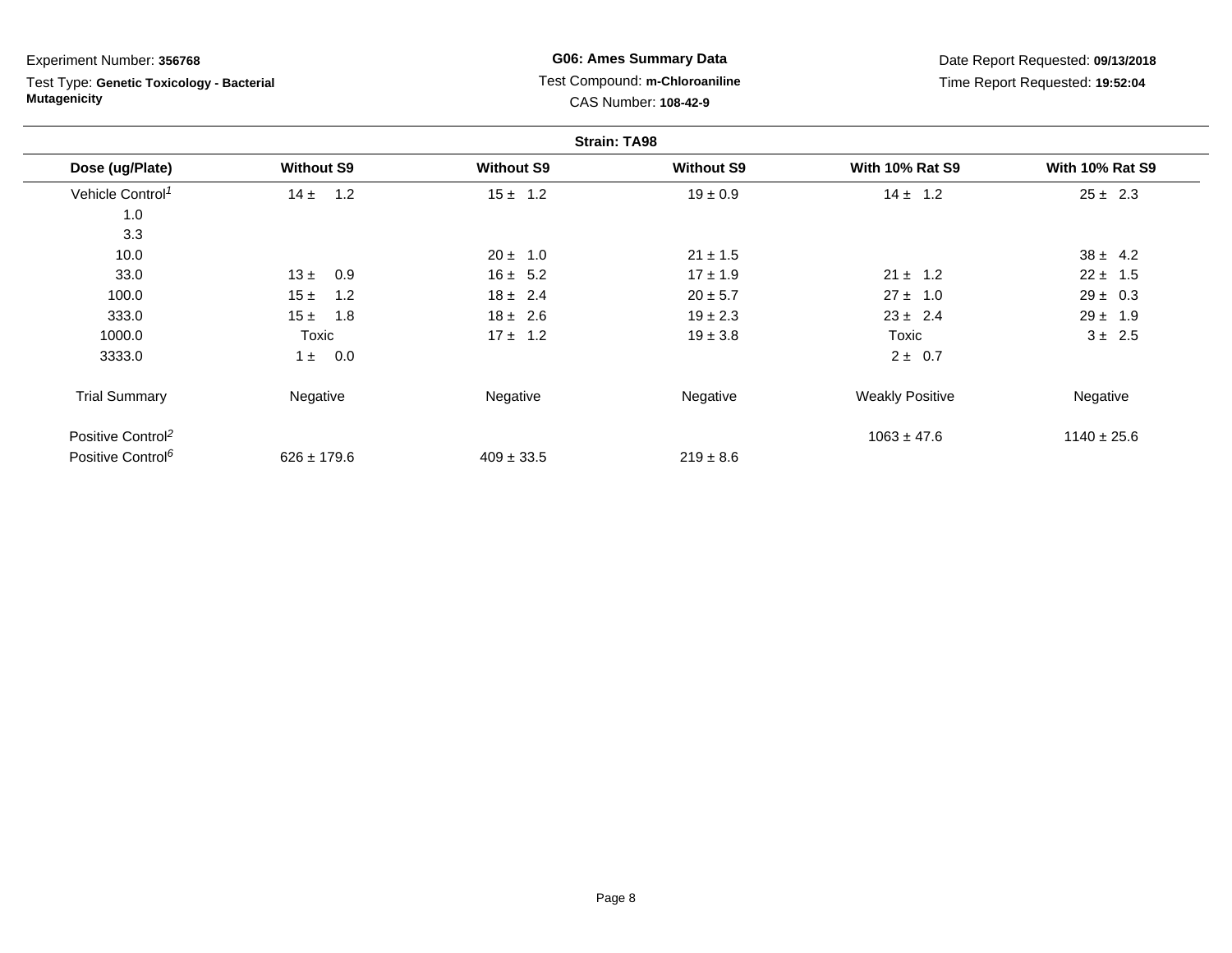Test Type: **Genetic Toxicology - Bacterial Mutagenicity**

**G06: Ames Summary Data** Test Compound: **m-Chloroaniline**CAS Number: **108-42-9**

Date Report Requested: **09/13/2018**Time Report Requested: **19:52:04**

|                                                                |                        |                        | <b>Strain: TA98</b> |                     |                     |
|----------------------------------------------------------------|------------------------|------------------------|---------------------|---------------------|---------------------|
| Dose (ug/Plate)                                                | <b>With 10% Rat S9</b> | <b>With 10% Rat S9</b> | With 10% Hamster S9 | With 10% Hamster S9 | With 10% Hamster S9 |
| Vehicle Control <sup>1</sup>                                   | $39 \pm 3.7$           | $29 \pm 1.7$           | $18 \pm 1.8$        | $36 \pm 4.5$        | $27 \pm 0.6$        |
| 1.0                                                            |                        | $29 \pm 2.3$           |                     |                     |                     |
| 3.3                                                            |                        | $36 \pm 4.2$           |                     |                     |                     |
| 10.0                                                           | $42 \pm 2.7$           | $46 \pm 3.8$           |                     | $31 \pm 2.8$        | $28 \pm 2.1$        |
| 33.0                                                           | $47 \pm 2.9$           | $21 \pm 3.5$           | $22 \pm 1.5$        | $36 \pm 2.0$        | $33 \pm 5.8$        |
| 100.0                                                          | $47 \pm 3.0$           | $23 \pm 6.8$           | $25 \pm 0.6$        | $40 \pm 5.8$        | $43 \pm 2.0$        |
| 333.0                                                          | $44 \pm 2.4$           | $6 \pm 2.2$            | $17 \pm 0.9$        | $32 \pm 1.2$        | $32 \pm 2.3$        |
| 1000.0                                                         | $31 \pm 5.5$           |                        | Toxic               | $30 \pm 0.3$        | $27 \pm 3.8$        |
| 3333.0                                                         |                        |                        | $3 \pm 0.9$         |                     |                     |
| <b>Trial Summary</b>                                           | Negative               | Negative               | Negative            | Negative            | Negative            |
| Positive Control <sup>2</sup><br>Positive Control <sup>6</sup> | $2159 \pm 28.8$        | $497 \pm 51.3$         | $1253 \pm 74.6$     | $657 \pm 73.4$      | $835 \pm 86.4$      |

Page 9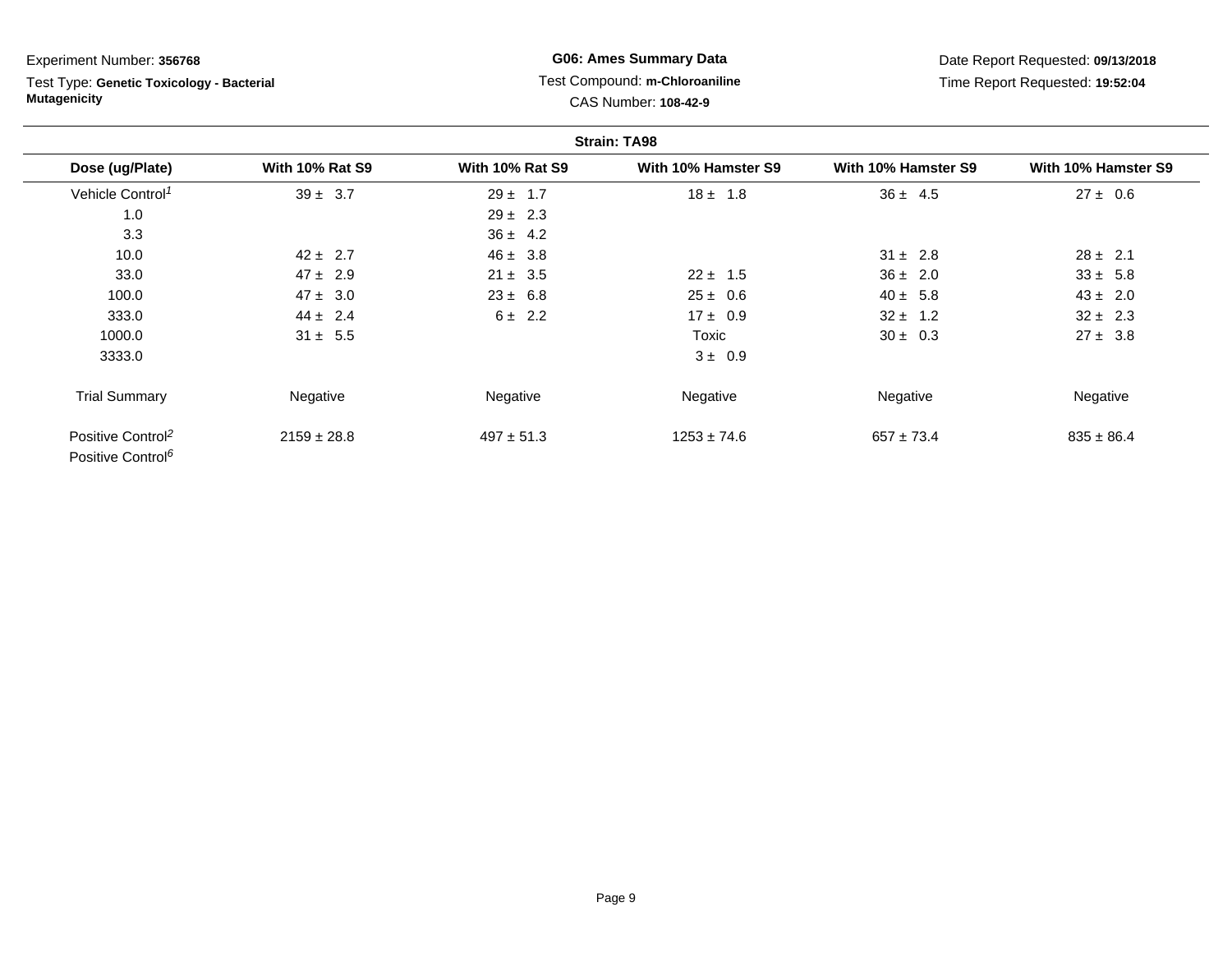Test Type: **Genetic Toxicology - Bacterial Mutagenicity**

**G06: Ames Summary Data** Test Compound: **m-Chloroaniline**CAS Number: **108-42-9**

#### **Strain: TA98**

| Dose (ug/Plate)                                                | With 10% Hamster S9 |
|----------------------------------------------------------------|---------------------|
| Vehicle Control <sup>1</sup>                                   | $32 \pm 0.3$        |
| 1.0                                                            | $58 \pm 5.7$        |
| 3.3                                                            | $69 \pm 2.7$        |
| 10.0                                                           | $77 \pm 3.8$        |
| 33.0                                                           | $64 \pm 4.3$        |
| 100.0                                                          | Toxic               |
| 333.0                                                          | $0 \pm 0.0$         |
| 1000.0                                                         |                     |
| 3333.0                                                         |                     |
| <b>Trial Summary</b>                                           | Positive            |
| Positive Control <sup>2</sup><br>Positive Control <sup>6</sup> | $764 \pm 29.4$      |